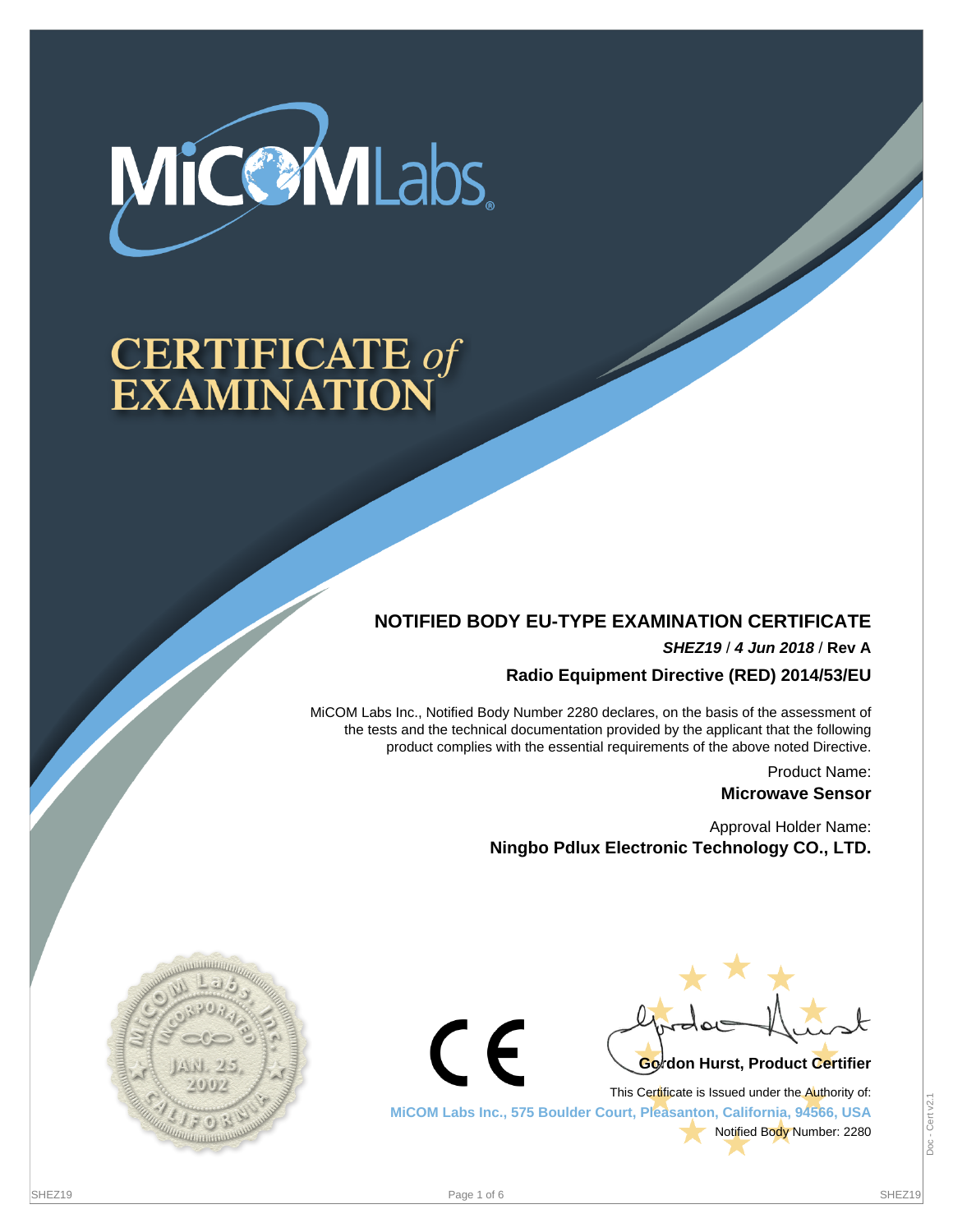

**for Radio Equipment Directive (RED) 2014/53/EU**

Product Name:

# **Microwave Sensor**

Product Model Numbers: **PD-V1**

Brand Name: **N/A**

**Approval Holder: Ningbo Pdlux Electronic Technology CO., LTD.**, 17F,Commerce building of Ningbo, No 588, south Tiantong road, yinzhou district, Ningbo, China

**Product Manufacturer: Ningbo Pdlux Electronic Technology CO., LTD.**, 17F,Commerce building of Ningbo, No 588, south Tiantong road, yinzhou district, Ningbo, China

| <b>Standards</b>                             |                                                   |  |  |
|----------------------------------------------|---------------------------------------------------|--|--|
| Group                                        | <b>Name</b>                                       |  |  |
| Article 3.1(a) Health & Safety               | EN 62479:2010                                     |  |  |
|                                              | EN 60950-1:2006+A11:2009+A1:2010+A12:2011+A2:2013 |  |  |
| Article 3.1(b) Electromagnetic Compatibility | EN 301 489-1 V2.1.1                               |  |  |
|                                              | EN 301 489-3 V2.1.1                               |  |  |
| Article 3.2 Effective Use of Spectrum        | EN 300 440 V2.1.1                                 |  |  |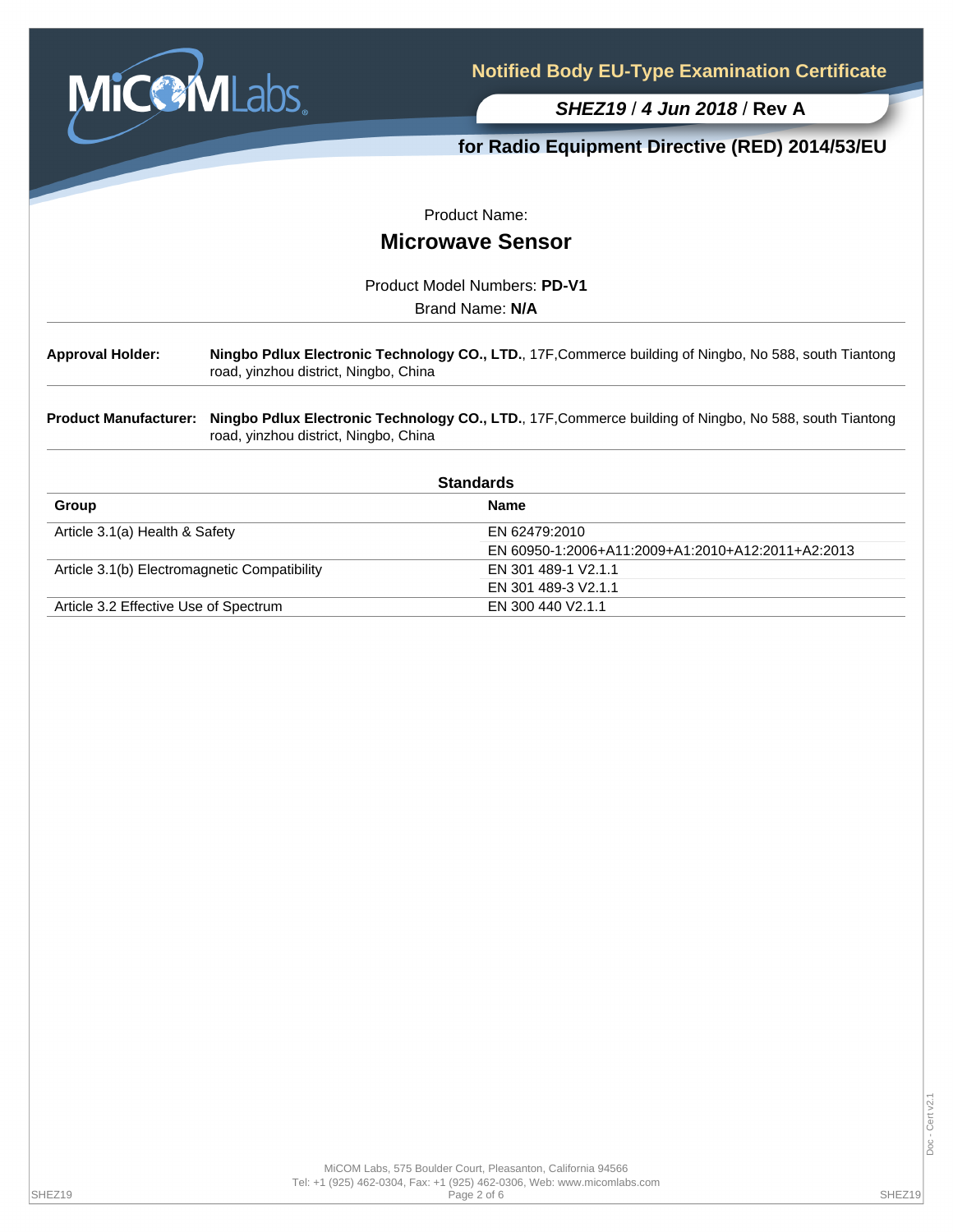

## **for Radio Equipment Directive (RED) 2014/53/EU**

### **Annex 1 to EU-Type Examination**

#### **EU-Type examination on the essential requirements Article 3**

| Article 3.1 - a) Health and Safety                                   | Assessed       |
|----------------------------------------------------------------------|----------------|
| Article 3.1 - b) Electromagnetic compatibility                       | Assessed       |
| Article 3.2 - Effective use of radio spectrum                        | Assessed       |
| Article 3.3 - a) interworks with Accessories/Chargers                | Not Applicable |
| Article 3.3 - b) interworks with Radio Networks                      | Not Applicable |
| Article 3.3 - c) can connect to interfaces                           | Not Applicable |
| Article 3.3 - d) does not harm the network, misuse network resources | Not Applicable |
| Article 3.3 - e) privacy protections                                 | Not Applicable |
| Article 3.3 - f) fraud protections                                   | Not Applicable |
| Article 3.3 - g) emergency services access                           | Not Applicable |
| Article 3.3 - h) assist users with disabilities                      | Not Applicable |
| Article 3.3 - i) integrity of software                               | Not Applicable |

| <b>Description of Apparatus</b> |  |  |
|---------------------------------|--|--|
|---------------------------------|--|--|

Company Name Certification No.

Issue Date / Rev

**Ningbo Pdlux Electronic Technology CO., LTD.**

**SHEZ19**

**4 Jun 2018 / Rev A**

Equipment Description

**Microwave Sensor**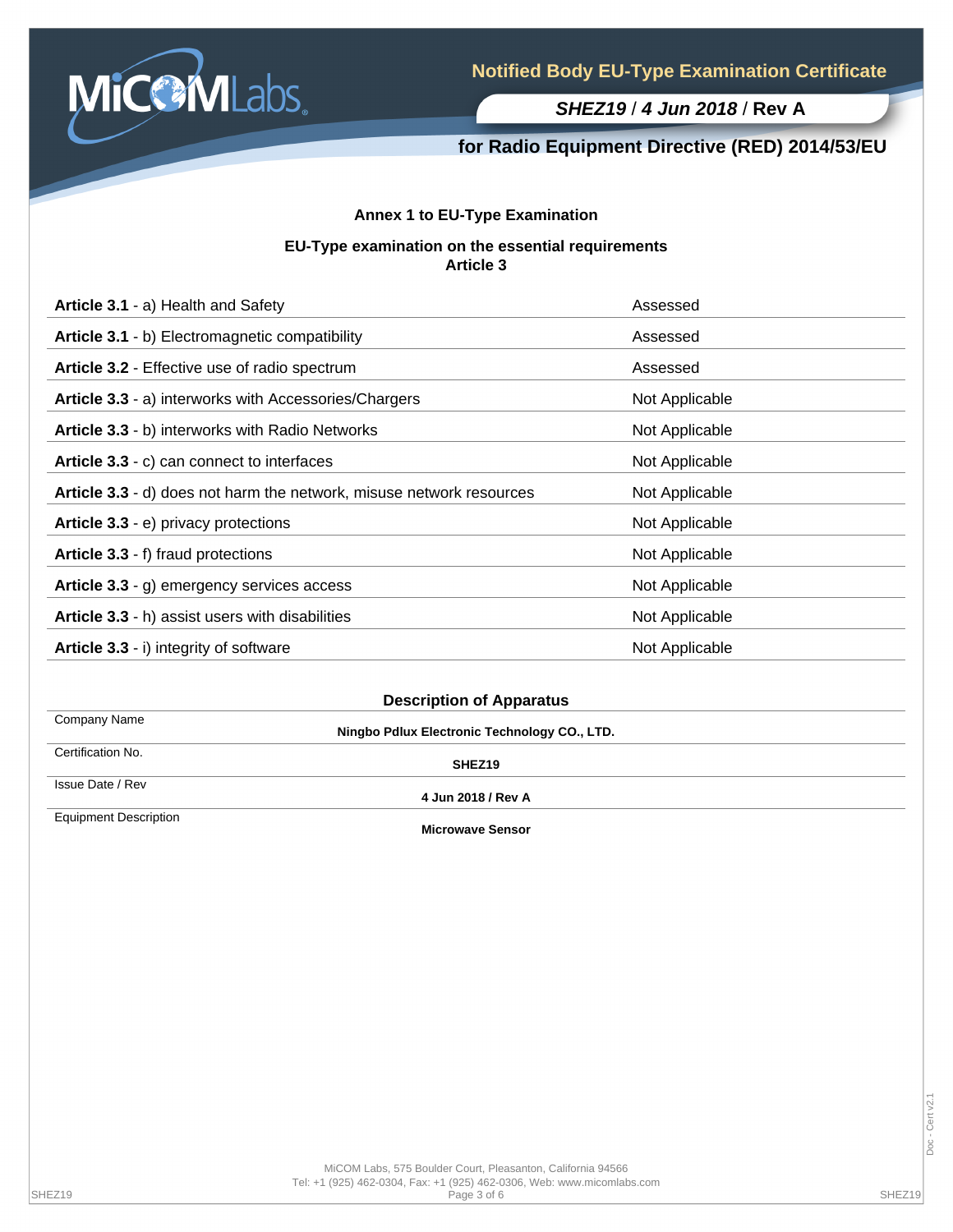

## **for Radio Equipment Directive (RED) 2014/53/EU**

| <b>Emission Information</b> |             |         |                            |                 |             |                       |  |  |  |
|-----------------------------|-------------|---------|----------------------------|-----------------|-------------|-----------------------|--|--|--|
| Technology                  | Frequency   |         | <b>Emission Designator</b> | <b>RF Power</b> |             |                       |  |  |  |
|                             | <b>From</b> | То      |                            | Max.            | Type        | <b>Field Strength</b> |  |  |  |
| SRD                         | 5750MHz     | 5850MHz | K <sub>1</sub> D           | -7.25dBm        | <b>EIRP</b> | $-$                   |  |  |  |

#### **Technical Construction File Details: (Documents Reviewed)**

**Scope**

This EU-Type Examination Certificate is given in respect of compliance of radio spectrum use Article 3 Paragraph 2 of the RED Directive 2014/53/EU. The scope of the evaluation and this certificate relates only to those items identified in 'Annex 1 to EU - Type Examination Certificate' for the specific product and Certificate number referenced above.

EU Type Examination was performed according to Module B: EU-type examination procedure per Annex III the Directive on the essential requirements in Article 3, for the specific product and Certificate Number referenced above.

This EU Type Examination Certificate is based upon the review of the Technical Documentation and supporting evidence for the adequacy of the technical design solution, it is only valid in conjunction with the attached Annexes. The scope of this statement relates to a single sample of the apparatus identified above and of the submitted documents only.

MiCOM Labs, 575 Boulder Court, Pleasanton, California 94566 Tel: +1 (925) 462-0304, Fax: +1 (925) 462-0306, Web: www.micomlabs.com SHEZ19 Page 4 of 6 SHEZ19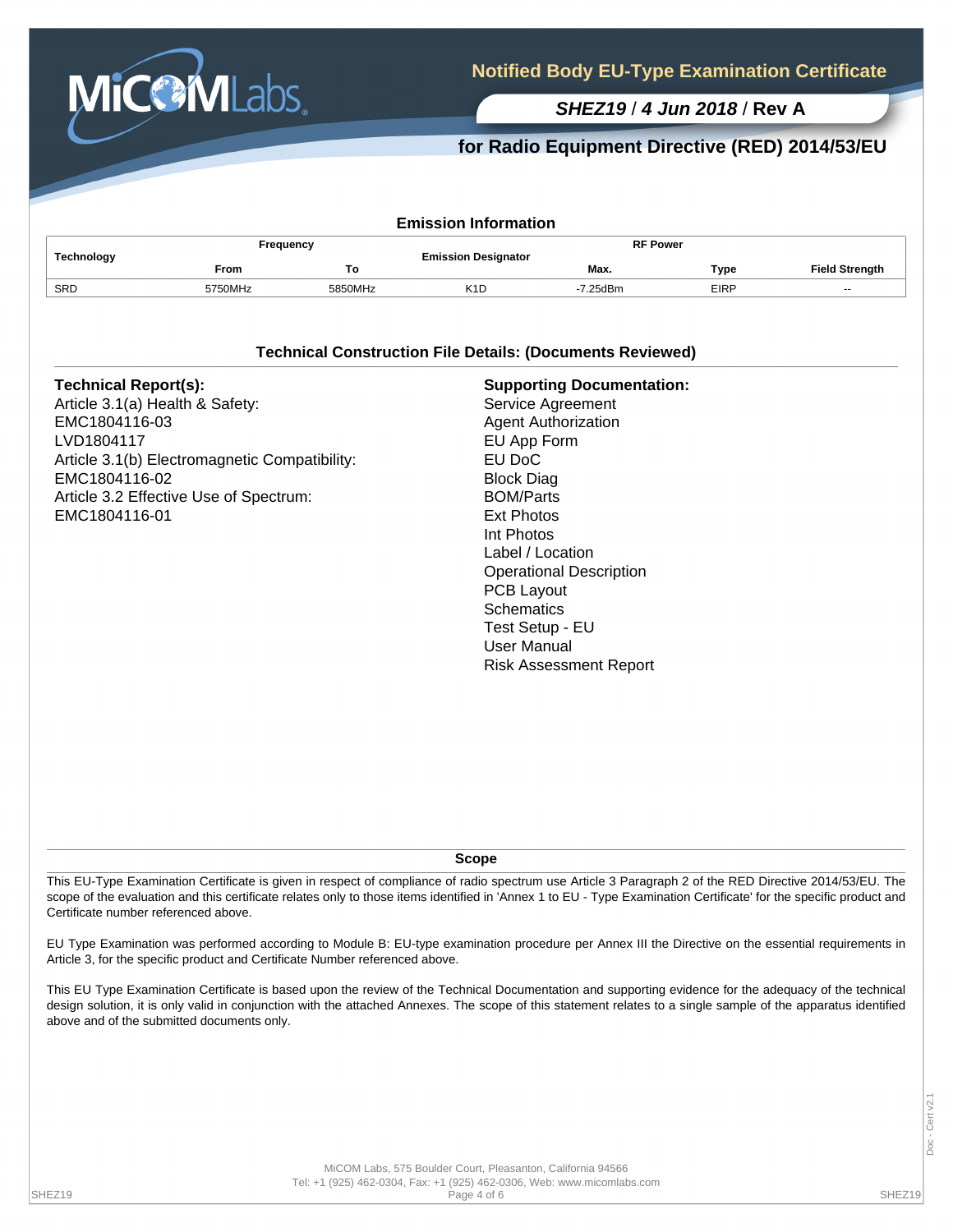

## **for Radio Equipment Directive (RED) 2014/53/EU**

#### **Annex 2 to EU-Type Examination Obligations of the Applicant**

#### **Ref RED 2014/53/EU Article 10 - Obligations of manufacturers**

1. When placing their radio equipment on the market, manufacturers shall ensure that it has been designed and manufactured in accordance with the essential requirements set out in Article 3.

2. Manufacturers shall ensure that radio equipment shall be so constructed that it can be operated in at least one Member State without infringing applicable requirements on the use of radio spectrum.

3. Manufacturers shall draw up the technical documentation referred to in Article 21 and carry out the relevant conformity assessment procedure referred to in Article 17 or have it carried out. Where compliance of radio equipment with the applicable requirements has been demonstrated by that conformity assessment procedure, manufacturers shall draw up an EU declaration of conformity and affix the CE marking.

4. Manufacturers shall keep the technical documentation and the EU declaration of conformity for 10 years after the radio equipment has been placed on the market.

5. Manufacturers shall ensure that procedures are in place for series production to remain in conformity with this Directive. Changes in radio equipment design or characteristics and changes in the harmonised standards or in other technical specifications by reference to which conformity of radio equipment is declared shall be adequately taken into account.

When deemed appropriate with regard to the risks presented by radio equipment, manufacturers shall, to protect the health and safety of end-users, carry out sample testing of radio equipment made available on the market, investigate, and, if necessary, keep a register of complaints, of non-conforming radio equipment and radio equipment recalls, and shall keep distributors informed of any such monitoring.

6. Manufacturers shall ensure that radio equipment which they have placed on the market bears a type, batch or serial number or other element allowing its identification, or, where the size or nature of the radio equipment does not allow it, that the required information is provided on the packaging, or in a document accompanying the radio equipment.

7. Manufacturers shall indicate on the radio equipment their name, registered trade name or registered trade mark and the postal address at which they can be contacted or, where the size or nature of radio equipment does not allow it, on its packaging, or in a document accompanying the radio equipment. The address shall indicate a single point at which the manufacturer can be contacted. The contact details shall be in a language easily understood by end-users and market surveillance authorities.

8. Manufacturers shall ensure that the radio equipment is accompanied by instructions and safety information in a language which can be easily understood by consumers and other end-users, as determined by the Member State concerned. Instructions shall include the information required to use radio equipment in accordance with its intended use. Such information shall include, where applicable, a description of accessories and components, including software, which allow the radio equipment to operate as intended. Such instructions and safety information, as well as any labelling, shall be clear, understandable and intelligible.

The following information shall also be included in the case of radio equipment intentionally emitting radio waves:

- (a) frequency band(s) in which the radio equipment operates;
- (b) maximum radio-frequency power transmitted in the frequency band(s) in which the radio equipment operates.

9. Manufacturers shall ensure that each item of radio equipment is accompanied by a copy of the EU declaration of conformity or by a simplified EU declaration of conformity. Where a simplified EU declaration of conformity is provided, it shall contain the exact internet address where the full text of the EU declaration of conformity can be obtained.

10. In cases of restrictions on putting into service or of requirements for authorisation of use, information available on the packaging shall allow the identification of the Member States or the geographical area within a Member State where restrictions on putting into service or requirements for authorisation of use exist. Such information shall be completed in the instructions accompanying the radio equipment. The Commission may adopt implementing acts specifying how to present that information. Those implementing acts shall be adopted in accordance with the advisory procedure referred to in Article 45(2).